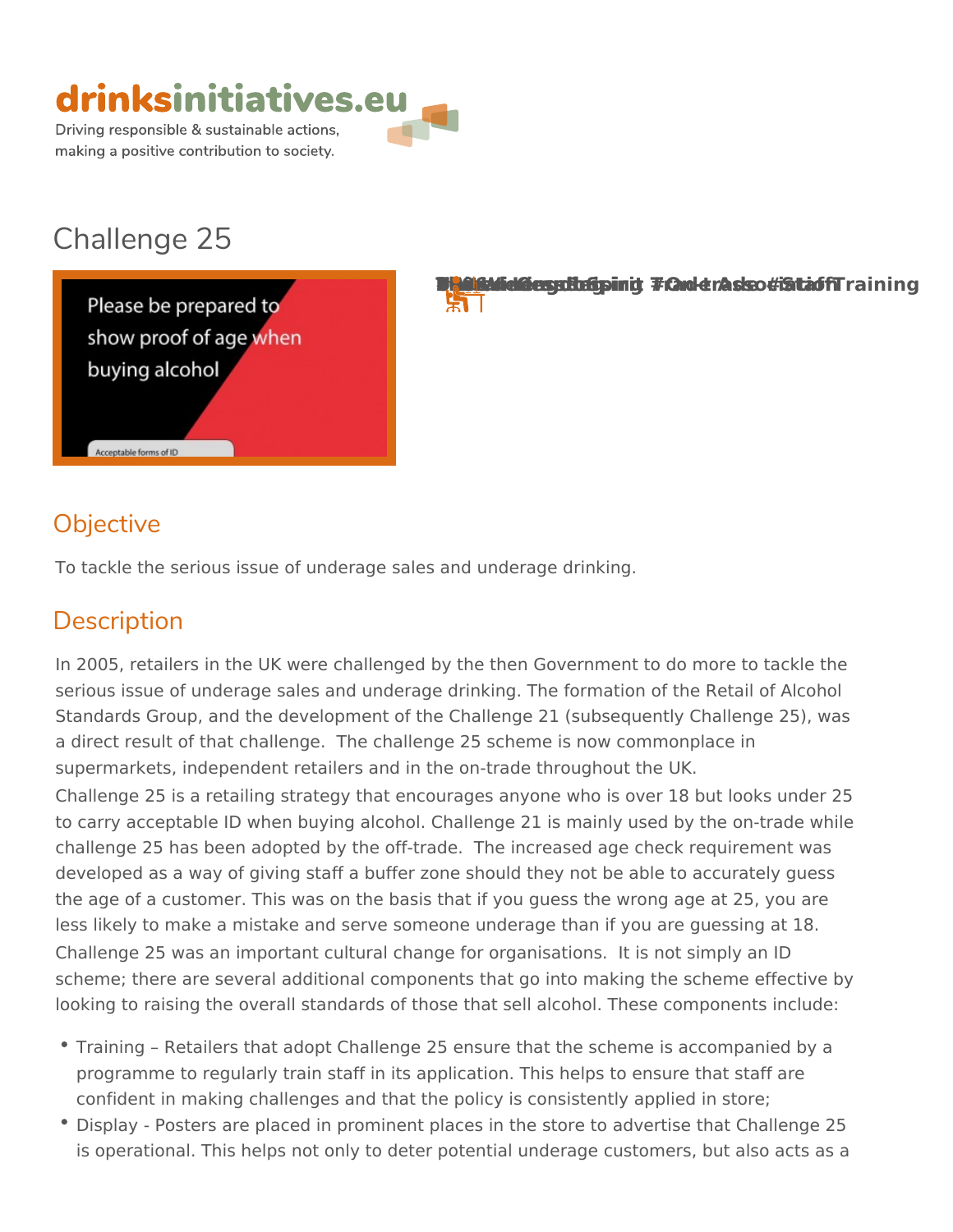back up to staff members who make challenges;

- Staff support– Challenge 25 only works if staff have confidence that the decisions they make will not be undermined by management. Therefore in the operation of the scheme, decisions that are made by frontline staff are not challenged or overturned by management;
- Keeping records The operation of Challenge 25 encourages the keeping of records of all the failed attempts to buy alcohol of those without ID who look under 25, this helps licencees with police or trading standards operations ;
- Clarity on acceptable ID There are hundreds of forms of ID used in the UK and this can make it difficult for retailers to know what to accept. The standard Challenge 25 scheme suggests accepting Passports, Driver's Licences and PASS approved cards. While individual premises can accept any ID within the law, if they chose to accept the Challenge 25 standard this is clearly highlighted on all posters and ensures consistent application of the scheme.

Posters, shelf barkers and badges have been developed to reinforce the message throughout stores, that people who are attempting to buy alcohol and who look under 25, will be asked for ID. The signage, in red and black, adds a fresh and striking look and makes it clear that under 25s must now expect to be challenged to prove their age. It also spells out the heavy fines which could follow for those caught breaking the law.

## Partners

A joint action by the Retail of Alcohol Standards Group: Aldi UK & Ireland Asda Stores Association of Convenience Stores The Co-operative Home Bargains Lidl UK Marks and Spencer Sainsbury's Supermarkets Spar (UK) Tesco Stores Waitrose Wine and Spirit Trade Association WM Morrison Supermarkets

## **Results**

Challenge 25 is operating in at least 12,500 supermarket stores in the UK. An average of 68 full and part time workers are trained each year, in every store in the UK, meaning an estimated 850,000 people a year are trained to enforce challenge. Around 11m people have been challenged through Challenge 25 and similar schemes. While Challenge 25 has been championed by the supermarkets, its reach has grown further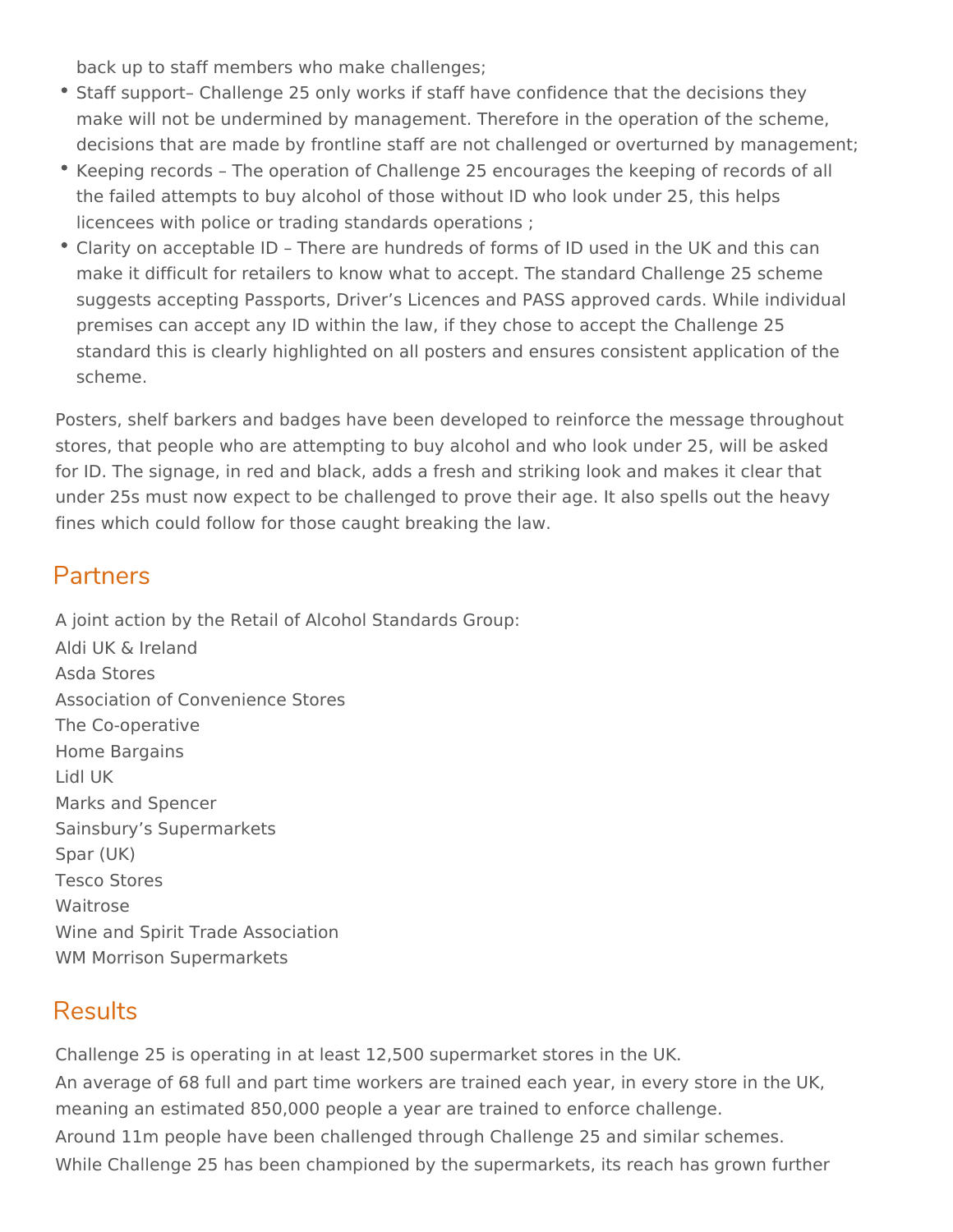and it is now increasingly prevalent in the independent retail sector. The scheme is being promoted further through the work of organisations li of Convenience Stores, who sit on the Retail of Alcohol Standards Group, scheme. Additionally, with local areas more likely to place Challenge 25 a condition on the application for an independent store, compared to a pub or is now seen as the standard for the off trade.

#### Measurement & evaluation

The evidence used to compile the June 2014 report (attached) includes a r on underage sales and drinking, including evidence from the Department o European School Survey Project, Serve Legal and others; a survey of 4,00 conducted by polling firm Yougov; a focus group of checkout operators and Retail of Alcohol Standards Group member supermarket; a survey of Retail Standards Group members as well as evidence from the day to day operation findings:

- 67% of the public, including 86% of 18–24 year olds, are aware of Challe
- 79% either strongly support (51%) or tend to support (29%) retailers ado
- $\degree$  65% of shop workers have been subjected to verbal abuse as a result of
- $\bullet$  Two retailers reported that 25% of their licences contain a condition to r
- Analysis shows off trade test purchasing pass rate was 79% compared to
- Only 4% of under-age consumers would attempt to obtain alcohol from a main till compared to the 74% that would attempt to obtain alcohol from  $\cdot$
- \* Young Adults drinking in the last week has fallen 8% since Challenge 25

Since Challenge 21 was introduced consumption by 16-24 year olds has dro

### Website

[http://rasg.org.uk/about](http://rasg.org.uk/about/#top)/#top

Downloads

#### Photo gallery